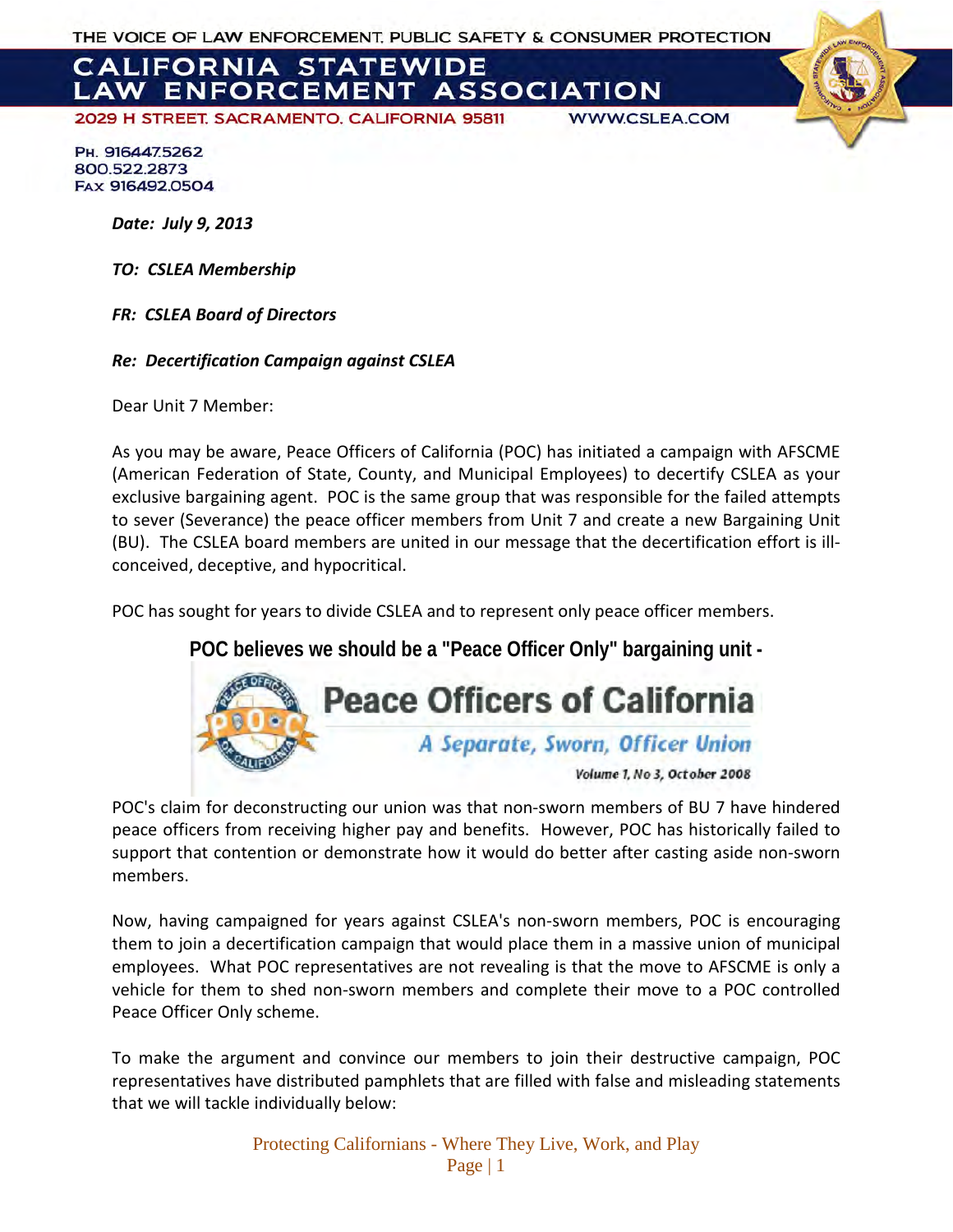"For several years, many of us have come to realize that we need a Strong Union who represents the interest of all members in Bargaining Unit 7 both sworn and civilian members" *POC was originally about creating a bargaining unit comprised of Peace Officer Only. Why now did they change their approach to include civilian members when they were steadfastly against civilian members in the past? This is inconsistent with their previously stated motivations.*

## "Too often the concerns of the dispatchers, examiners, or sworn officers are ignored by CSLEA" *Interesting accusation! POC has spent the last several years trying to sever CSLEA's peace officers because the union has been paying too much attention to the dispatchers and examiners—allegedly to the detriment of the peace officer members. Where is the documentation for this accusation? CSLEA continuously schedules orientations with new Unit 7 employees who are dispatchers, communication operators, licensing registration examiners, and other Unit 7 classifications. CSLEA visits police officer academies throughout California to educate new cadets about our benefits and services. We gain the cooperation of 46 different state agencies to conduct membership outreaches in conjunction with "in-service" training or attend after hour membership meetings to meet the needs of our members. What we cannot control are POC officials who intentionally disparage CSLEA to the newest cadets who are on probation and vulnerable all the while encouraging these new cadets to join POC and unduly influencing those to opt out of CSLEA membership.*

#### "Elected officers have been removed from office and affiliates have been put in trusteeship without explanation"

*False and misleading! The CSLEA Constitution empowers the CSLEA Board to act in the best interests of CSLEA which includes disciplinary action of those who commit overt acts to destroy our union. In every case, notice was provided, appeals granted, meet and confers with specific affiliates took place prior to specific affiliates being placed in trusteeship.* 

"CSLEA recently changed the constitution without any notice to or input from the membership" *Most businesses with a Board of Directors empower the Board to make such decisions because the directors are representatives of the membership. This is true for CSLEA. The CSLEA Constitution and proposed amendments were presented to the CSLEA Board weeks before our Spring Board Meeting. Board members were asked to review the changes and plan for a longer than usual meeting so that we could discuss the items and make changes as necessary. Subsequently, the Board voted and ratified certain changes which notification to the membership was publicized in the CSLEA ALERT April 2013 edition. Contrary to the statement from POC, the amendment process was transparent and democratic.*

### "CSLEA fails to communicate to the membership about any Board decisions, expenditures, or activities of officers"

*Board decisions are contained in the official minutes and expenditures are contained in the Hudson report and fiscal financial report, which can be requested by any member who wishes to review them. In addition, the April 2013 CSLEA ALERT publicized the general discussions from the March 28, 2013, Board meeting. CSLEA values direct communication with our membership and sends e-blasts weekly on topics concerning CSLEA activities.*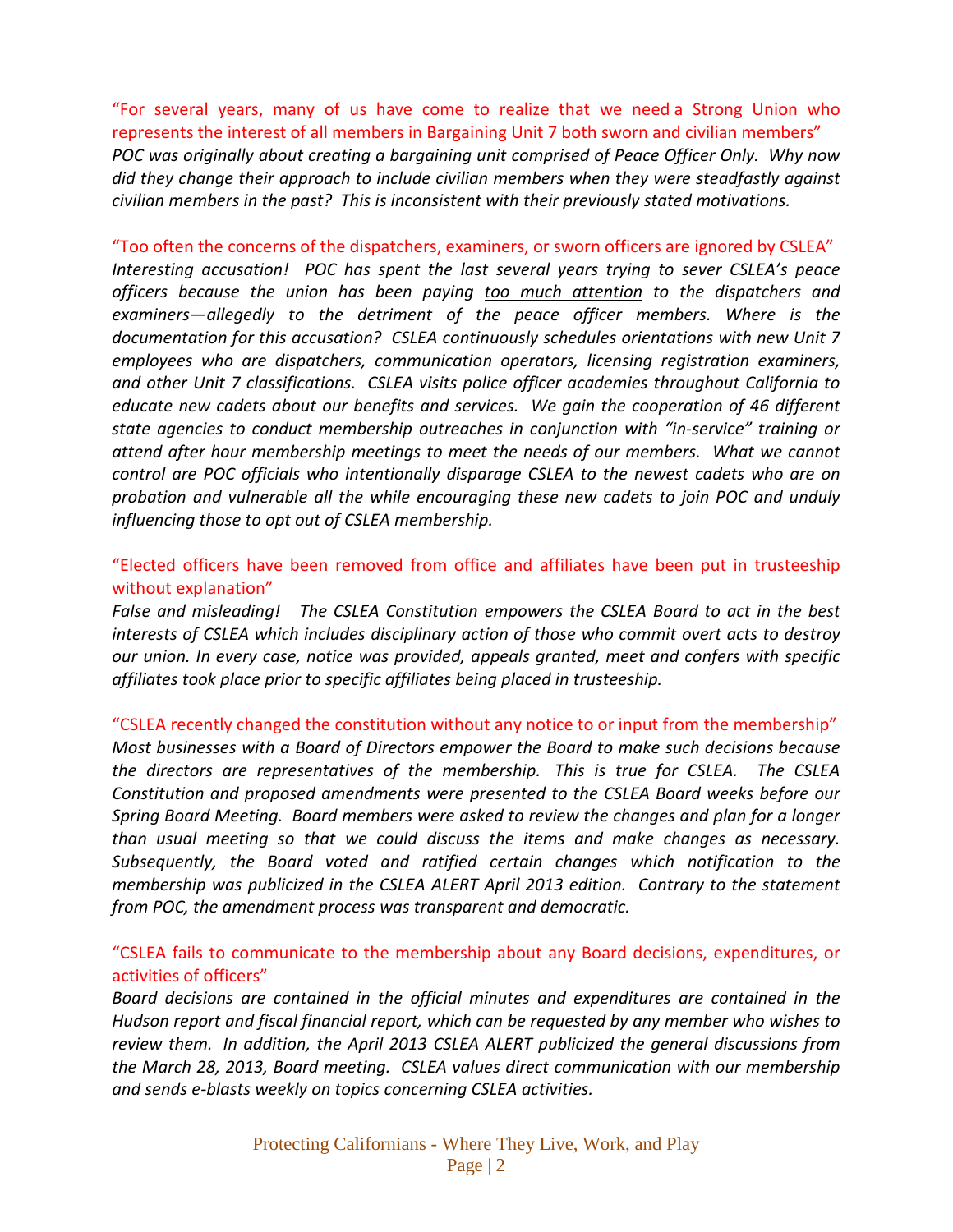"We are launching a campaign to Fire CSLEA and join AFSCME."

*Join AFSCME? Big words, but no real information. Have you reviewed the MOU between POC and AFSCME? Has POC even offered to provide this MOU upon request? Where is the transparency? AFSCME is too cumbersome to meet your needs.....it has Chapters that belong to Locals which belong to Councils which in turn report to the International in Washington D.C.* 

"Just like our other State workers in California, we deserve a seat at the table when it comes to our jobs and the services we provide to our communities."

*Ridiculous statement—YOU have a seat at the table now! What seat do they think CSLEA does not have? All CSLEA affiliates are represented at the bargaining table by the CSLEA negotiations team. This includes affiliate presidents and members presenting their own specific issues directly to CalHR (including CSLEA representatives testifying on behalf of those affiliates that do not have Board representatives). CSLEA continues to look out for the best interests of all of our members including those who are hyper-critical of CSLEA. In fact, there is no need for POC! The 18 CSLEA affiliates are grouped into Unit A, Unit B, or Unit C. Unit A consists of peace officer affiliates. Unit A affiliates elect a vice president from the CSLEA Board who sits on the CSLEA negotiations team. A CSLEA peace officer represents all BU 7 peace officers at bargaining.*

"We will also visit you and your co-workers at your work location during lunch, before or after work."

*POC and AFSCME can only have access to public areas at state facilities or conduct organization off hours. They are not allowed to place brochures in designated union bulletin boards. Should a POC or AFSCME representative be in a non-public area, kindly ask this person to exit and notify your manager.*

#### **AFSCME IS NOT ALL IT'S CRACKED UP TO BE:**

- $\triangleright$  AFSCME will offer you "pie in the sky" promises knowing they do not have to deliver all in an effort to convince you to sign a decertification interest card.
- $\triangleright$  With AFSCME, your union dues may increase and may be over \$100 per month (based on a benefits comparison of LA County Deputy Probation Officers Union, Local 685)
- $\triangleright$  Do you want anywhere from 25% 85% of your union dues going to AFSCME Councils and to AFSCME National in Washington D.C.?

| <b>NAME</b>                | <b>POSITION</b>            | 2011 Salary | 2012 Salary |
|----------------------------|----------------------------|-------------|-------------|
| <b>George McEntee</b>      | President                  | \$512,369   | \$1,121,988 |
| <b>Lee Sanders</b>         | <b>VP and President</b>    | \$433,886   | \$353,580   |
| Larry P. Weinberg          | <b>General Counsel</b>     | \$536,035   | N/A         |
| <b>Belinda C. Saverino</b> | <b>Exec. Office Admin.</b> | \$146,495   | \$330,652   |